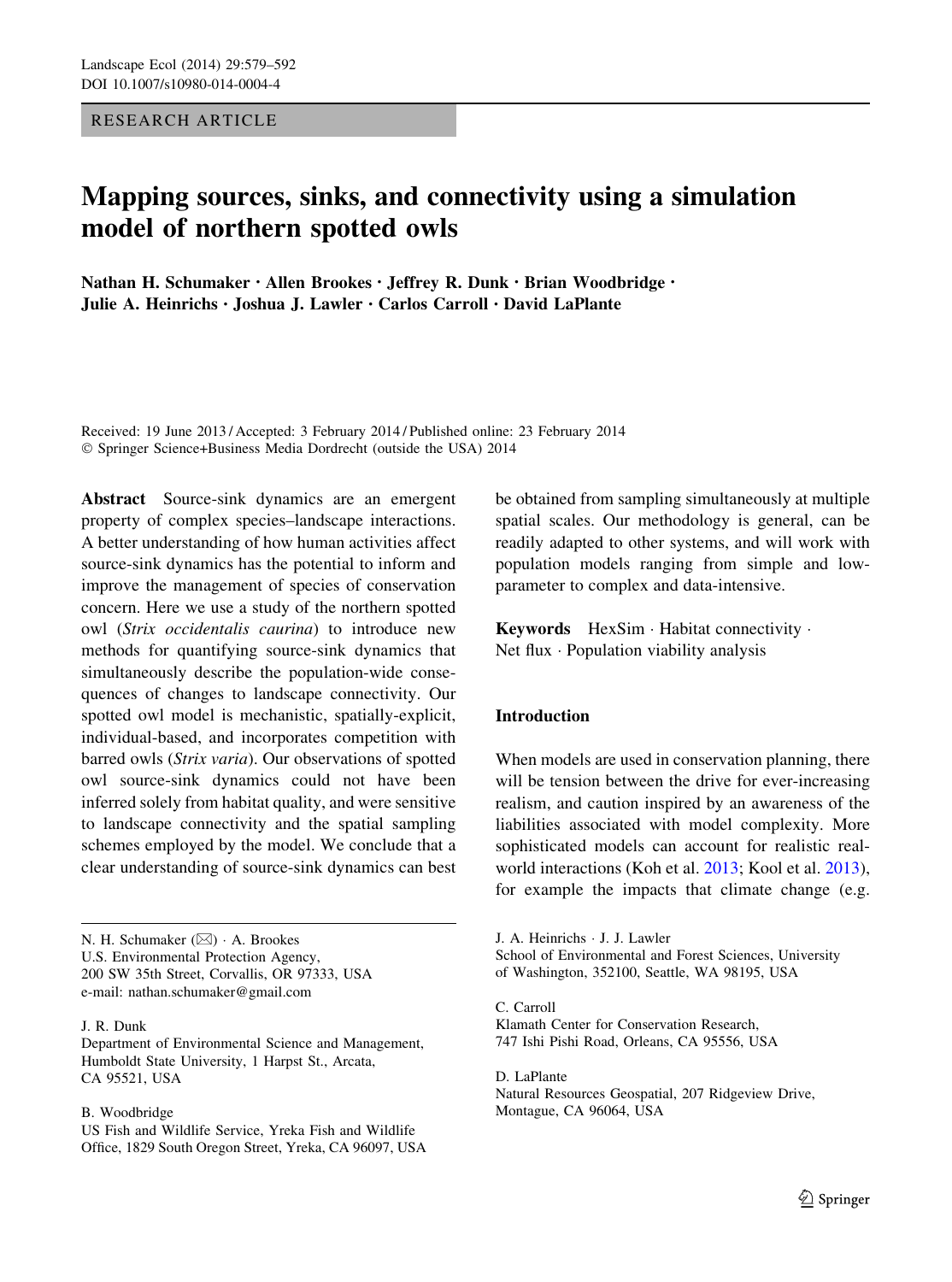Nuñez et al. [2013](#page-12-0)) may have on a population that is already responding to habitat loss and fragmentation (e.g. Ferraz et al. [2007\)](#page-12-0), and competition (e.g. Wiens [2012\)](#page-13-0). But realism comes at a cost, as complex models are harder to understand, parameterize, and defend (Minor et al. [2008](#page-12-0); Hudgens et al. [2012\)](#page-12-0).

The incorporation of source-sink dynamics into population models illustrates this trade-off. We know from past work (Pulliam [1988;](#page-12-0) Liu et al. [2011](#page-12-0)) that demographic sources are important for population stability, but that sinks can play a critical role as stepping stones for long distance dispersal, or by increasing the likelihood that extirpated sites become recolonized. Identifying and quantifying the value of individual source and sink areas to a population is becoming an important objective in conservation research and planning (Hansen [2011](#page-12-0); Jacobi and Jonsson [2011](#page-12-0)). But meeting this goal is difficult because it involves estimating occupancy rates, movement rates, and landscape connectivity (Goodwin [2003;](#page-12-0) Baguette and Van Dyck [2007](#page-11-0); Moilanen [2011;](#page-12-0) Rayfield et al. [2011](#page-12-0); Koh et al. [2013;](#page-12-0) Kool et al. [2013\)](#page-12-0). Simulation models can help, but those having the capacity to perform such assessments tend to be complex.

The most popular current approaches to quantifying landscape connectivity involve applications of graph theory (Bunn et al. [2000\)](#page-11-0), circuit theory (McRae et al. [2008\)](#page-12-0), and network flow (Phillips et al. [2008](#page-12-0)). These innovations are inspiring the creation of parsimonious management-relevant models. But thus far, these methods also require that landscape structure and species' life histories be greatly simplified. Here we develop a complementary approach that can simulate source-sink dynamics and connectivity using as little or as much ecological detail as is deemed appropriate.

In 1990, the northern spotted owl (Strix occidentalis carina) was designated a threatened species under the United States' Endangered Species Act (USFWS [1990\)](#page-13-0). At that time, northern spotted owl (NSO) population declines were primarily attributed to habitat loss (Thomas et al. [1990](#page-13-0); McKelvey et al. [1993](#page-12-0); Noon and McKelvey [1996](#page-12-0)). Nearly half of the NSO's geographic range falls within public lands, and political pressure associated with the granting of legal status contributed to the creation of the Northwest Forest Plan (USDA and USDI [1994\)](#page-13-0), which helped stem the loss of habitat by nearly doubling the amount of federal land in habitat reserves. Since the NSO's initial listing, a congener, the barred owl (S. varia) has gone from being worrisome (Courtney et al. [2004](#page-12-0)), to become a significant factor complicating NSO management (Dugger et al. [2011;](#page-12-0) Forsman et al. [2011](#page-12-0); USFWS [2011;](#page-13-0) Wiens [2012](#page-13-0); Yackulic et al. [2012](#page-13-0)). Barred owl (BO) impacts are unevenly distributed throughout the NSO's 20 million ha geographic range, and the BO is probably still in the midst of a range expansion (Forsman et al. [2011](#page-12-0); USFWS [2011](#page-13-0)— Appendix B).

The fundamental challenges to NSO conservation are not unique, but the species stands out because enough is known about it to make the development of complex demographic models possible. We make use of a detailed NSO model here, but do so for the purpose of introducing new methodology—our intent is not to design, improve, or promote NSO management strategies. We begin with the construction of a mechanistic, spatially-explicit, individual-based model (IBM). Then, using output from the IBM, we assemble matrix models, and use them to characterize landscape connectivity and NSO source-sink dynamics.

# Methods

#### Study region

The U.S. range of the NSO extends from northern California to the top of Washington state, and our NSO simulations spanned this area. We made use of a static map of NSO habitat quality, plus other spatial data that captured additional features relevant to the simulation model (see below). A small population of NSOs exists in British Columbia, Canada, but our study did not include this portion of the owl's range.

#### Simulation model

We used HexSim (Heinrichs et al. [2010;](#page-12-0) Stronen et al. [2012;](#page-12-0) Marcot et al. [2013;](#page-12-0) Schumaker [2013](#page-12-0)) to construct a population model for the NSO. HexSim is a spatially-explicit, individual-based simulation framework used to construct models of plant and animal population dynamics and interactions. HexSim models are built around a user-defined life cycle consisting of a sequence of events including survival, reproduction, movement, resource acquisition, species interactions and more. Each simulated individual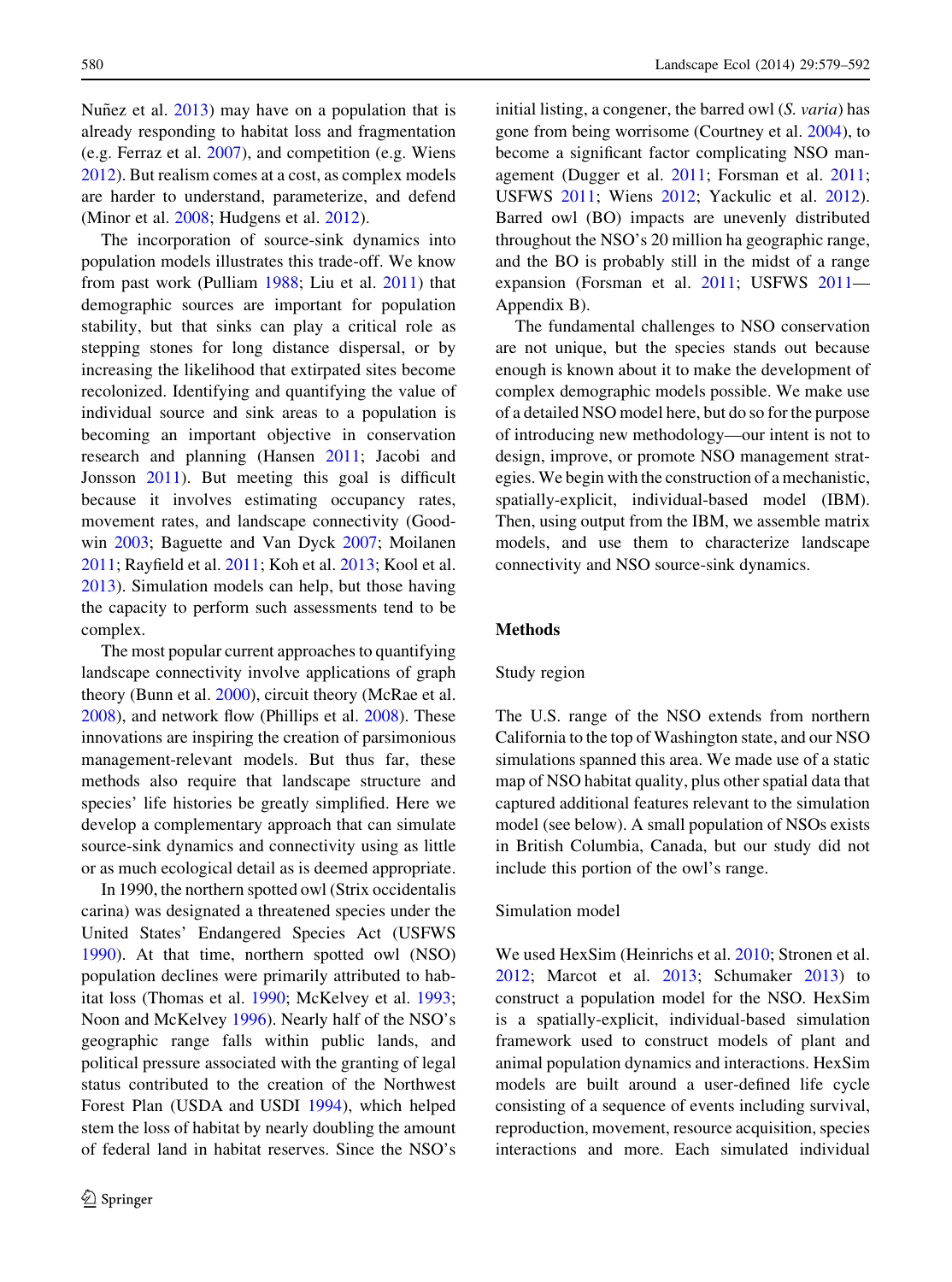possesses traits that can vary probabilistically based on genotype, or in response to age, resource availability, disturbance, and competition. Thus individual attributes may change in time and space.

The simulation model used here was developed as part of the most recent US Fish and Wildlife Service recovery planning process for the NSO (USFWS [2011\)](#page-13-0). Simulations began with 10,000 females placed into the best habitats throughout the landscape (males were not modeled). A large starting population ensured that the simulated NSOs were initially welldistributed throughout their range. We included impacts of BOs on NSO survival rates, but did not simulate BOs explicitly. Our principal results were gathered from 10 replicate simulations of 1,000 timesteps. Each time step was the equivalent of a single year, but since our landscape conditions were static, these simulations should not be construed as making projections far into the future. Data other than population size were gathered from time steps 500–1,000, well after the perturbations resulting from initial conditions had subsided. Equivalent results could have been obtained using larger numbers of shorter replicates. Our approach (more time steps, fewer replicates) was computationally efficient as the simulations ran slowly prior to reaching steady state. These 10 principal replicate simulations did not include environmental stochasticity; however, a companion set of 100 replicates were conducted that did. These additional model runs made it possible to examine how variability in the model parameters affected our results.

#### Spatial data

HexSim represents space as an array of hexagonal cells, and while these spatial data may be temporally dynamic, only static maps were used in this study. Our NSO model made use of three such input maps describing NSO habitat conditions (circa 2006), 11 distinct modeling regions (USFWS [2011](#page-13-0)), and 12 physiographic provinces. The map of physiographic provinces was used only for sampling, and had no impact on the simulated NSOs. All of these maps were converted into HexSim spatial data input files comprised of 543,400 hexagons, with each hexagon being 86.6 ha in area and 1 km across (measured as the distance between parallel edges).

Our habitat and modeling region maps are described in detail in Appendix C of the U.S. Fish and Wildlife Service's 2011 Revised Recovery Plan for the NSO (USFWS [2011\)](#page-13-0). NSO habitat is often subdivided into distinct components including nesting, roosting, foraging, and dispersal habitats. Nesting–roosting habitat is also suitable for foraging and dispersal, whereas foraging and dispersal habitats provide only for those functions. As our intent was to accurately capture the relative suitability of breeding habitat for NSOs, we modeled nesting– roosting and foraging (NRF) habitat, but not dispersal habitat. We used information from a literature review and expert opinion to develop a series of alternative models of forest condition corresponding to NRF habitat within each modeling region.

We used MaxEnt (Phillips et al. [2008](#page-12-0), Phillips and Dudik [2008\)](#page-12-0) to model relative habitat suitability, and tested the effectiveness of our results using cross-validation. We first identified the best NRF habitat models individually for each modeling region, and subsequently challenged them through the addition of precipitation, temperature, and climate variables (in an attempt to improve their predictive ability). Through this approach we identified relative habitat suitability (RHS) models that accurately and consistently discriminated among areas of varying suitability for spotted owls without over-fitting. Our RHS models were found to have good to excellent discrimination ability, to be well calibrated, and to have sufficient generality (US-FWS [2011\)](#page-13-0). These RHS models were evaluated at the 200 ha scale (i.e., covariate values from the 200 ha area around each pixel were used to estimate RHS of the focal pixel). MaxEnt assigned each  $30 \times 30$  m raster pixel in the RHS map an integer weight between 0 (non-habitat) and 100 (optimal habitat).

Our HexSim habitat map was developed from the RHS data by intersecting it with the grid of 543,400 hexagonal cells. Each hexagon was assigned a score equal to the mean of the pixel values contained within it. These scores, which averaged the RHS data on a hexagon-by-hexagon basis, varied between 0.00 and 90.34. The RHS scores directly affected dispersal behavior, strongly influenced survival rates (through mechanisms discussed below), and indirectly affected reproduction.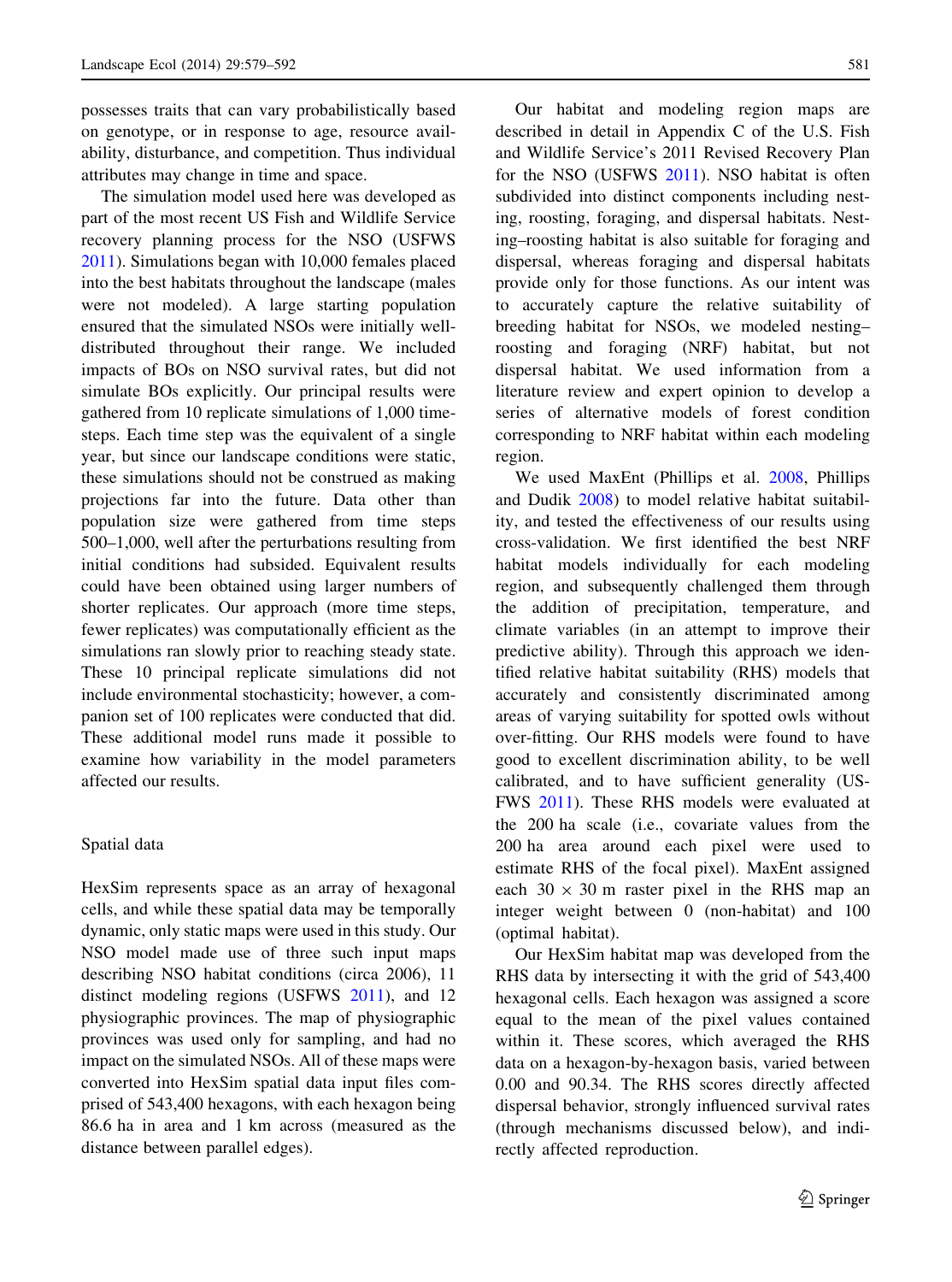#### Model parameters

Our NSOs had six separate traits that allowed individuals to be categorized into (i) four stage classes (fledgling, juvenile, sub-adult, and adult), (ii) three resource classes (low, moderate, and high), (iii) territory status (owner or floater), (iv) location, stratified by modeling region, (v) location, stratified by physiographic province, and (vi) BO exposure, which varied based on modeling region (USFWS [2011](#page-13-0)). The simulated NSOs interacted with the landscape through two related mechanisms. First, the owls attempted to construct relatively small non-overlapping territories, which played a role in regulating owl densities and in the determination of BO impacts. As is true in nature, not all NSOs were successful at territory establishment, and those who failed became non-breeding ''floaters'', at least temporarily. Second, our simulated NSOs established large overlapping home ranges (the size varied by modeling region), which they used to acquire resources.

Simulated NSOs moved through the first three stage classes yearly. Individuals were placed into three resource classes based on their ability to acquire resources (RHS was a proxy for resources). This process involved resource acquisition targets, which are input parameters that varied by modeling region, and specified the amount of resource an unconstrained NSO would attempt to acquire. Changes in resource acquisition targets accounted for latitudinal differ-ences in home range size (Gutiérrez et al. [1995\)](#page-12-0). NSOs that acquired less than 1/3 of their resource target were assigned to the low resource class. Those who acquired 2/3 or more were assigned to the high resource class, and the remaining NSOs were put into the moderate class. Resources were acquired from simulated NSO home ranges, which were large and could overlap. Resource acquisition rates were thus emergent properties of the simulations that varied based on modeling region, home range size (which varied by modeling region), resource availability, and competition with neighboring NSOs (the resources available within a single hexagon were divided up equally among any NSO who included that hexagon in their home range).

Territory sizes were 2–3 hexagons, depending on the RHS values. This implied that defended areas were always 173 or 260 ha (see USFWS [2011\)](#page-13-0). Territory construction was restricted to adjacent hexagons with habitat scores of 35 or more (on a scale of 0–90.34), and all territories were required to have a minimum cumulative habitat score of 105, which was possible with two relatively high-value RHS hexagons, but more commonly required three adjacent hexagons.

The life cycle was 1 year in length. The year began with a survival event, with survival rates being a function of stage class, resource class, and BO presence–absence (see below). Next, each NSO's age was incremented by one year. Then floaters (NSOs without territories) prospected for territories. Prospecting NSOs were allowed to search an area up to 500 hexagons, in hopes of identifying a suitable unoccupied territory. The search process was not random; instead, NSOs tended to gravitate towards better quality hexagons. Allowing NSOs to prospect over such a large area could potentially exaggerate the rate of successful territory establishment. However, the large prospecting area afforded the simulated NSOs some compensation for their relatively unsophisticated search strategy.

The next step in the NSO life cycle was to determine whether newly territorial NSOs were to be influenced by a BO, based on modeling region-specific encounter probabilities that varied from 0.18 to 0.71 (USFWS [2011](#page-13-0)). Our simulated NSOs never abandoned their territories (a simplification made for the sake of model parsimony), and the placement of NSOs into BO influence categories (present versus absent) was made just once for each territory-holding NSO, immediately after territory establishment. Non-territorial NSOs were assumed to be unaffected by BOs. The BO encounter probabilities were based on the proportion of NSO territories in which BOs were detected on each of 11 demographic study areas (Robert Anthony, Katie Dugger, pers. comm.; see Forsman et al. [2011—](#page-12-0)Appendix B for details). The consequence for simulated NSOs of exposure to a BO was a lower survival rate (Table [1\)](#page-4-0). Data describing BO impacts on NSO reproduction or site fidelity were not available range-wide, and these feedbacks were therefore not included in the model.

The reproductive pulse followed the assignment of BO impacts. Because our model was of females only, we used empirically-derived fecundities (Forsman et al. [2011](#page-12-0)) to parameterize reproduction. There was no mortality between the reproduction and dispersal events, so the fecundities could be interpreted as numbers of fledglings per territorial female. We used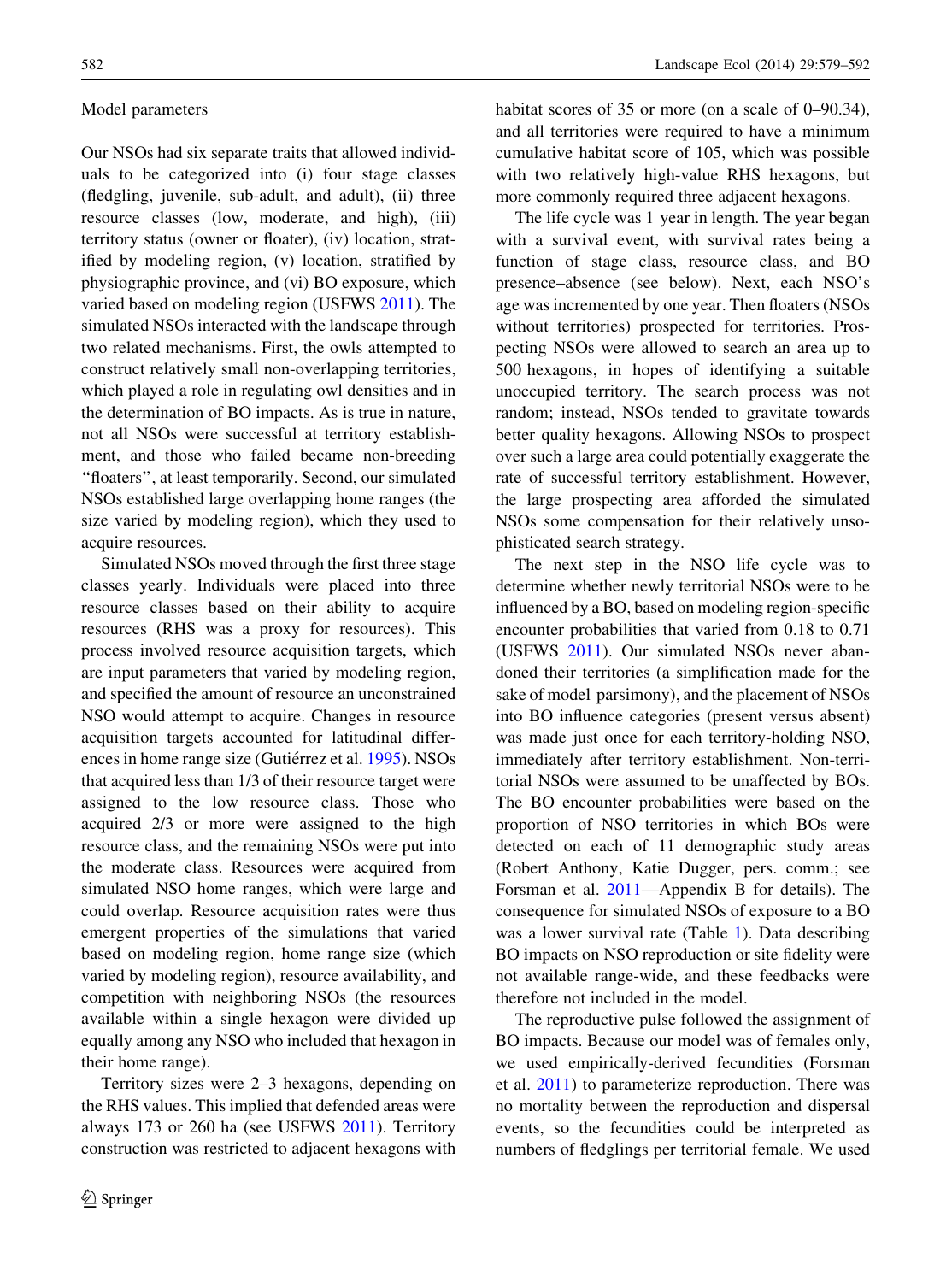<span id="page-4-0"></span>Table 1 Survival rates of NSOs in relation to stage class, habitat quality (resource class), and presence-absence of barred owls

| Stage<br>class | Resource<br>class | Survival<br>rate without<br>barred owls | Survival rate<br>with barred owls |
|----------------|-------------------|-----------------------------------------|-----------------------------------|
| Stage 0        | Low               | 0.366                                   | 0.280                             |
|                | Medium            | 0.499                                   | 0.413                             |
|                | High              | 0.632                                   | 0.546                             |
| Stage 1        | Low               | 0.544                                   | 0.458                             |
|                | Medium            | 0.718                                   | 0.632                             |
|                | High              | 0.795                                   | 0.709                             |
| Stage 2        | Low               | 0.676                                   | 0.590                             |
|                | Medium            | 0.811                                   | 0.725                             |
|                | High              | 0.866                                   | 0.780                             |
| Stage 3        | Low               | 0.819                                   | 0.733                             |
|                | Medium            | 0.849                                   | 0.763                             |
|                | High              | 0.865                                   | 0.779                             |

fecundity values of 0, 0.070, 0.202, and 0.333 for stage classes 0–3, respectively. HexSim's reproduction event is parameterized with probabilities for each integer clutch size. Clutches were limited to 0, 1, or 2 NSOs, and the clutch size probabilities were obtained from the fecundities under the assumption that, for any given stage class, clutches of size 1 and 2 were equally likely (Robert Anthony, pers. comm.).

After reproduction, the stage class 0 NSOs dispersed. Our dispersal event allowed these fledglings to move a maximum of 250 hexagons. The fledglings would stop dispersing if they encountered a habitat patch that could qualify as a territory. Dispersing NSOs were assigned moderate spatial autocorrelation, and tended to avoid poor quality habitats. The process of territory establishment (described above) imposed limited density-dependence upon the NSO population. In contrast, dispersal frequency and behavior were completely unaffected by the presence of conspecifics, thus intentionally ignoring density-dependent emigration. This simplification reduced the number of variables, and ensured that observed source-sink structure (e.g. relationship to habitat quality) was not a necessary consequence of the model parameterization.

The simulation year ended with territorial NSOs establishing home ranges, and acquiring resources from them. Simulated home range sizes varied by modeling region based on estimates from a number of field studies (see summary in Schilling [2009\)](#page-12-0). We used the largest observed home range size estimates to parameterize HexSim, because the simulated NSOs were not obligated to extract resources from the entire area. Simulated NSOs simply had the potential to acquire resources over large areas if doing so was necessary to meet their resource target. Unlike territories, home ranges could overlap, and the resources they contained were shared equally. This made intraspecific exploitative competition possible.

Survival rates were based on empirical estimates obtained principally from long-term demographic study areas (DSAs) located within the modeling regions. Stage class 0 survival estimates were taken from (Franklin et al. [1999](#page-12-0), pp. 27, 28). Forsman et al. [\(2011](#page-12-0)) provided stage class-specific survival estimates for each of 11 DSAs, with mean apparent survival values for stage 1–3 males and females listed separately. We computed the mean of each pair (males and females) and identified the smallest and largest of these mean values. For any given stage class, the smallest mean value was assigned to individuals in the low resource class. Likewise, the largest stage-specific mean value was assigned to individuals in the high resource class. The stage-specific survival rates for individuals in the medium resource class were set equal to the mean taken over all of the survival estimates for that stage class. Through this process, survival rates were obtained for stage 0–3 NSOs in all three resource classes (Table 1).

Finally, a complementary set of stage-specific coefficients were generated that reduced NSO survival rates to account for the impact of BOs (Table 1). The magnitude of this effect was based on the best metaanalysis model for survival with an additive BO covariate across all DSAs (Forsman et al. [2011](#page-12-0)).

#### Environmental stochasticity

Our results are based principally on ten replicate simulations that did not include environmental stochasticity. However, for comparison purposes, we ran 100 additional replicates that included an environmental stochasticity scheme developed for use in the US Fish and Wildlife Service's recovery planning (USFWS [2011\)](#page-13-0). Our stochastic HexSim NSO model drew survival and reproduction rates randomly from a collection of values, with survival and reproduction being uncorrelated (Robert Anthony, pers. Comm.).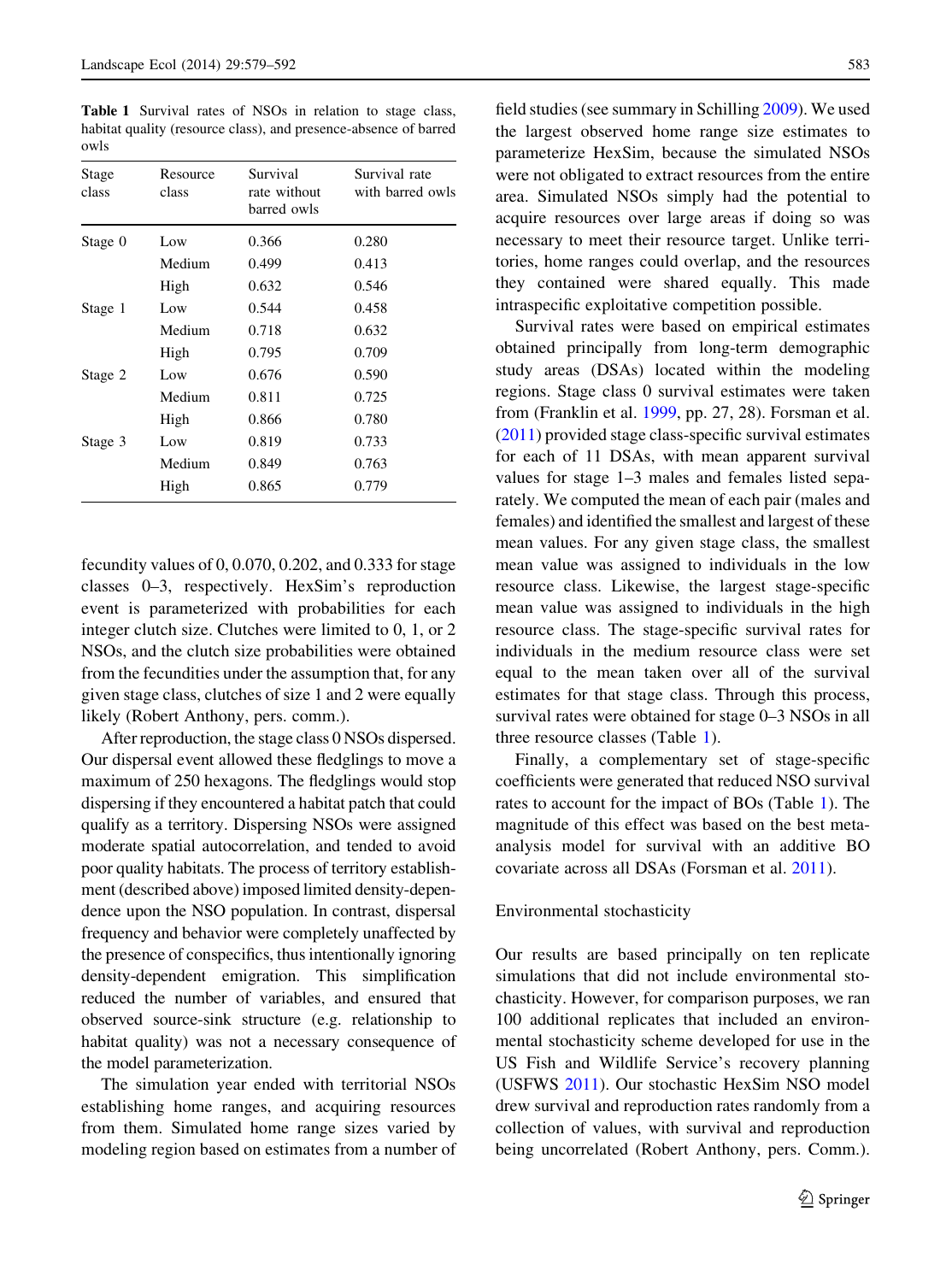<span id="page-5-0"></span>

Fig. 1 The simulated NSO population size, stratified by modeling region. The results from ten separate replicates are shown. The vertical axis maximum varies between plots. These results are from simulations that did not include environmental stochasticity

Stochastic survival rates were obtained by multiplying each of the original rates (Table [1\)](#page-4-0) by a single coefficient drawn randomly each year from the set {0.975, 0.980, 0.985,…, 1.015, 1.020, 1.025}. Stochastic reproductive rates were obtained by multiplying each of the original fecundities (described above) by a single coefficient drawn randomly each year from the set  $\{0.5, 1.0, 1.5\}$ .

# Model calibration

The principal metric used to evaluate the model was population size, tracked range-wide, per modeling region (Fig. 1), and also per DSA. The model's performance was assessed in part by comparing all three measures of simulated population size to field data. Not all DSAs had data that could be used to approximate the density of female NSOs, and for calibration purposes, the following eight were selected: Cle-Elum, Olympic, Oregon Coast, HJ Andrews, Tyee, Klamath, Cascades, and Hoopa. Discrepancies in the fit between simulated and observed population size were addressed by varying the resource targets (described above).

Dispersal is a critical process through which landscape attributes impact NSO population size and metapopulation structure, and is a primary concern in habitat conservation network design (Murphy and Noon [1992\)](#page-12-0). Estimates of true natal dispersal distances were made from movements of banded NSOs (Table 2 and Fig. 9 in Forsman et al. [2002\)](#page-12-0), and compared to model output. HexSim dispersal parameters were modified until a close fit to the empirical data was obtained.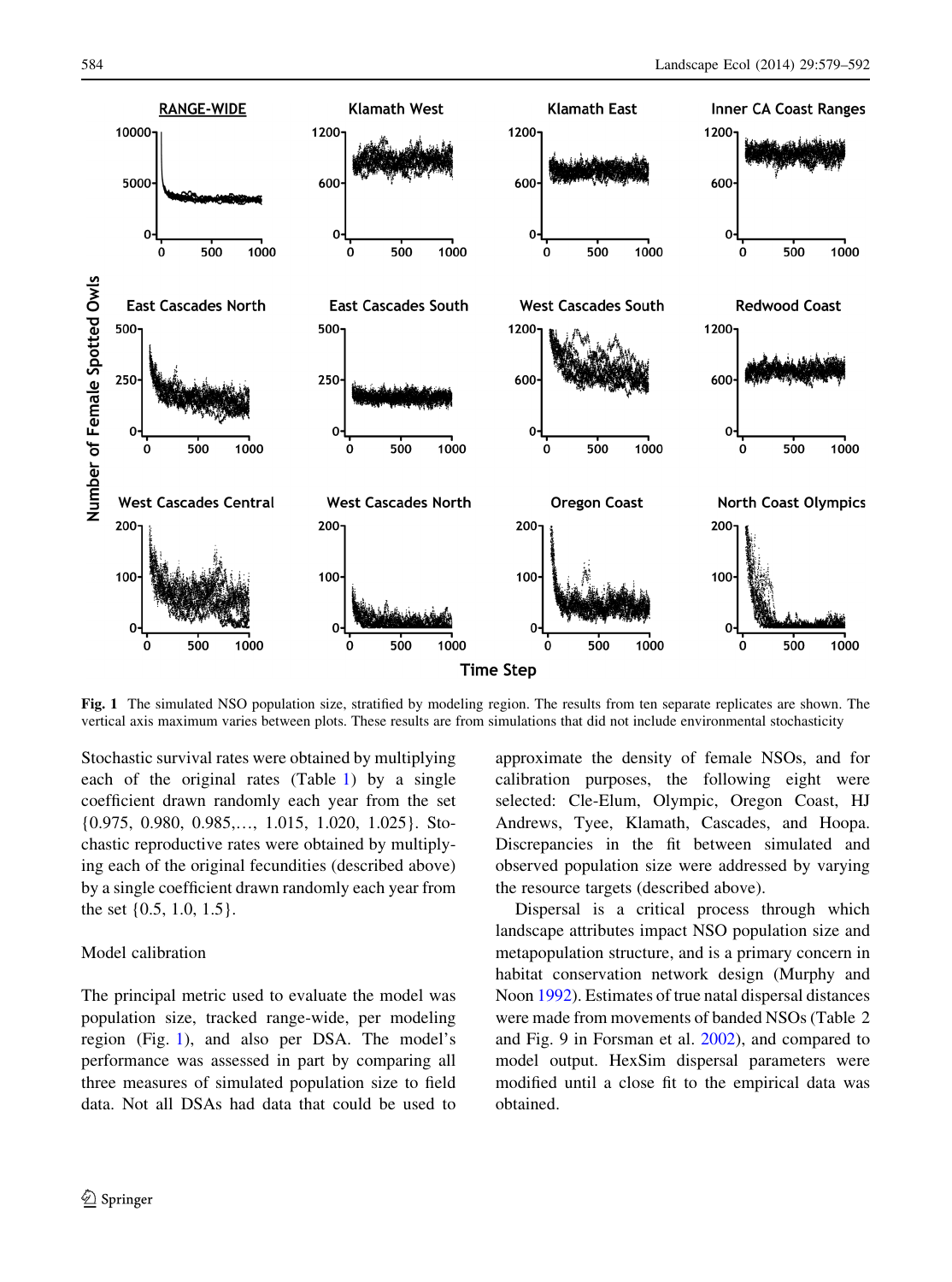#### Model output

Our principal simulation products were ''rate-based'' and ''count-based'' matrices, in which every row and column represented a modeling region or a physiographic province. The count-based matrices recorded the actual numbers of individuals moving between locations (referred to below as ''flux''). Our ratebased matrices, which are analogous to the ''connectivity matrix'' of Jacobi and Jonsson [\(2011](#page-12-0)), were obtained by dividing these counts by the simulated location-specific occupancy rates. We used the count-based matrices to both quantify emigration and immigration frequency (using row and column sums), and to measure Net Flux, a metric we describe below. Source-sink performance was set equal to the difference between the emigration and immigration counts, with net exporters labeled sources, and net importers labeled sinks (tallying births minus deaths produced virtually identical results, likely because the model was at steady state when the data was collected). We used the rate-based matrices to measure how changes in connectivity affected lambda (the matrix's dominant eigenvalue) and thus population growth rate.

If  $C_{row, col}$  represents a count-based matrix, then Net  $Flux(A, B) = C_{B, A} - C_{A, B}$  describes the quantity  $Flux(A \rightarrow B) - Flux(B \rightarrow A)$ , where A and B represent individual locations (in our case modeling regions or physiographic provinces). We also refer to a metric " $\Delta \lambda$ " that here represents the change in overall population growth rate that would result from severing the connection between two locations without altering the flux in the reverse direction. Specifically, we compute  $\Delta\lambda(A, B)$  as  $(\lambda^M - \lambda^O)\Lambda^O$ , where  $\lambda^O$  is the dominant eigenvalue of the original rate-based matrix and  $\lambda^M$  is the dominant eigenvalue of the modified rate-based matrix obtained from adding  $Pr(A \rightarrow B)$  to  $Pr(A \rightarrow A)$ , and then setting  $Pr(A \rightarrow B)$  to zero. Hence,  $\Delta\lambda(A, B)$  measures the cost of prohibiting any movement from A to B, forcing those individuals instead to remain in location A. Defined this way,  $\Delta\lambda$ will be positive when the change in flux increases the population growth rate, and will be negative when the growth rate decreases. The  $\Delta\lambda$  values can be small, and for convenience we report them as a relative value,  $\Delta\lambda^R$ , defined as the percent of the maximum observed absolute value.  $\Delta \lambda^R$  necessarily ranges between  $\pm 100$  %. Our use of  $\Delta\lambda$  values mirrors the application of eigenvalue perturbation theory in Jacobi and Jonsson ([2011](#page-12-0)).

# Results

Our simulations produced a steady-state range-wide population size of roughly 3,400 female NSOs. Regional population sizes (Fig. [1](#page-5-0)) vary from low in the north, especially the northwest (e.g.,  $\langle 100 \rangle$  in the North Coast Olympics and West Cascades North modeling regions), to high in parts of southern Oregon and northern California (e.g.  $>750$  in the Inner California Coast, Klamath East, Klamath West, Redwood Coast, and West Cascades South modeling regions). Differences in the observed versus simulated number of female spotted owls on the eight DSAs identified in the Model Calibration section ranged from 5 to 47 %, with a mean absolute percentage difference of 26 % (USFWS [2011](#page-13-0)).

Most modeling regions and physiographic provinces functioned as demographic sinks (Table [2](#page-7-0)). The addition of environmental stochasticity altered the source-sink classification in just one modeling region (West Cascades South), and no provinces. The addition of environmental stochasticity caused the relative source-sink strength (Table [2\)](#page-7-0) to change in excess of 50 % in just one modeling region (West Cascades South) and one province (Oregon Western Cascades). The spatial distribution of sources and sinks appeared to vary depending on whether they were tracked by modeling regions or physiographic provinces (Fig. [2](#page-8-0)). The northern portions of the NSO's range functioned as a blend of seemingly mild sinks and mediocre sources, due largely to low occupancy rates. The central and southern portions of the range tended to experience higher population sizes, and had more pronounced source-sink activity. The individual modeling regions and physiographic provinces were large enough to contain multiple distinct source and sink areas, and additional sampling schemes composed of smaller spatial units could be used to reveal this fine-grain structure. Our methodology ensured that source-sink properties varied along a continuum, with source and sink strength influenced by the size, shape, and location of individual habitat sampling units. This approach also gives rise to pseudo-sinks (Watkinson and Sutherland [1995](#page-13-0); Dias [1996](#page-12-0)). When excess immigration causes NSO densities in source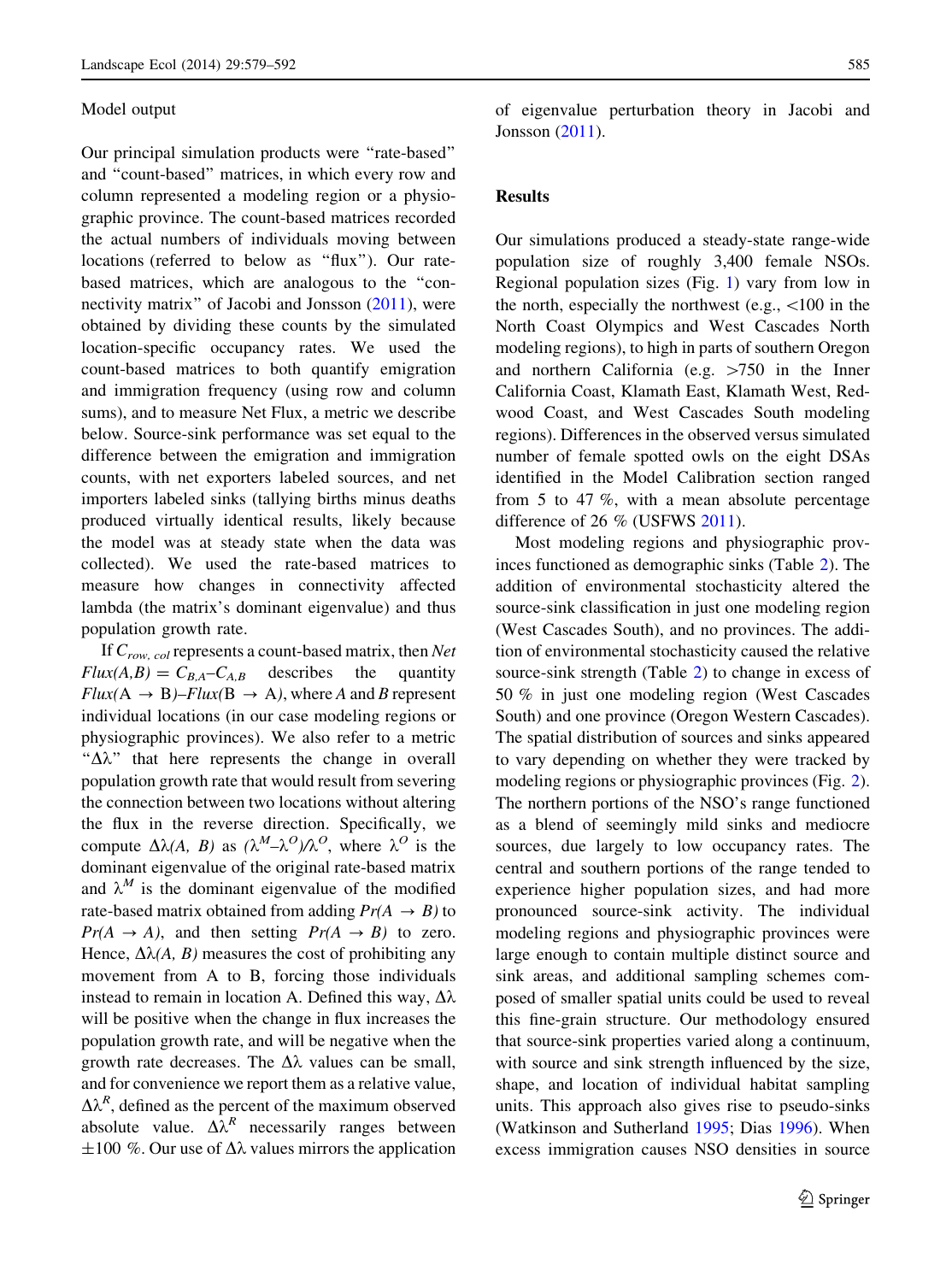| Location                           | Map<br>index    | Percent of<br>population<br>(standard) | Source-sink<br>type (standard) | Source-sink type<br>(stochastic) | Source-sink<br>strength (standard) | Source-sink<br>strength<br>(stochastic) |
|------------------------------------|-----------------|----------------------------------------|--------------------------------|----------------------------------|------------------------------------|-----------------------------------------|
| Modeling Regions                   |                 |                                        |                                |                                  |                                    |                                         |
| East Cascades<br>south             | R9              | 3.8                                    | Sink                           | Sink                             | 100                                | 100                                     |
| Oregon coast                       | R <sub>5</sub>  | 1.0                                    | Sink                           | Sink                             | 48.7                               | 49.8                                    |
| Redwood coast                      | <b>R10</b>      | 16.4                                   | Sink                           | Sink                             | 28.1                               | 33.6                                    |
| <b>West Cascades</b><br>central    | R4              | 1.2                                    | Sink                           | Sink                             | 16.9                               | 20.8                                    |
| North coast<br>Olympics            | R <sub>1</sub>  | $0.1\,$                                | Sink                           | Sink                             | 3.6                                | 4.1                                     |
| <b>West Cascades</b><br>north      | R <sub>2</sub>  | 0.1                                    | Sink                           | Sink                             | 3.5                                | 3.7                                     |
| West Cascades<br>south             | R <sub>6</sub>  | 15.3                                   | Source                         | Sink                             | 25.8                               | 5.7                                     |
| East Cascades<br>north             | R <sub>3</sub>  | 3.3                                    | Source                         | Source                           | 31.7                               | 33.8                                    |
| Klamath west                       | R7              | 20.0                                   | Source                         | Source                           | 51.1                               | 30.7                                    |
| Inner California<br>coast ranges   | R11             | 21.7                                   | Source                         | Source                           | 97.9                               | 100                                     |
| Klamath east                       | R8              | 17.1                                   | Source                         | Source                           | 100                                | 67.3                                    |
| Physiographic Provinces            |                 |                                        |                                |                                  |                                    |                                         |
| California coast<br>range          | P <sub>10</sub> | 16.6                                   | Sink                           | Sink                             | 100                                | 100                                     |
| Oregon<br>eastern Cascades         | P8              | 3.5                                    | Sink                           | Sink                             | 46.8                               | 29.4                                    |
| Oregon coast<br>range              | P <sub>5</sub>  | $0.8\,$                                | Sink                           | Sink                             | 41.8                               | 29.8                                    |
| California<br>Cascades             | P <sub>12</sub> | 2.8                                    | Sink                           | Sink                             | 35.9                               | 39.4                                    |
| Washington<br>western Cascades     | P <sub>2</sub>  | 1.3                                    | Sink                           | Sink                             | 7.2                                | 7.0                                     |
| Oregon<br>Willamette<br>Valley     | P <sub>6</sub>  | >0.0                                   | Sink                           | Sink                             | 6.2                                | 3.7                                     |
| Washington<br>western lowlands     | P <sub>4</sub>  | >0.0                                   | Sink                           | Sink                             | 3.3                                | 2.7                                     |
| Washington<br>Olympic<br>Peninsula | P <sub>1</sub>  | >0.0                                   | Sink                           | Sink                             | $0.1\,$                            | $0.0\,$                                 |
| Washington<br>eastern Cascades     | P <sub>3</sub>  | 1.6                                    | Source                         | Source                           | 4.6                                | 5.0                                     |
| Oregon western<br>Cascades         | P7              | 23.3                                   | Source                         | Source                           | 37.1                               | 18.3                                    |
| Oregon Klamath                     | $\mathbf{P}9$   | 13.7                                   | Source                         | Source                           | 37.6                               | 26.9                                    |
| California<br>Klamath              | P11             | 36.4                                   | Source                         | Source                           | 100                                | 100                                     |

<span id="page-7-0"></span>Table 2 Observed source and sink attributes of the regions and provinces

Map Index values correspond to those in Fig. [2](#page-8-0). The right two columns express source-sink strength as a percent of the best source or worst sink. Data in the columns labeled ''Standard'' were obtained from the simulations that did not include environmental stochasticity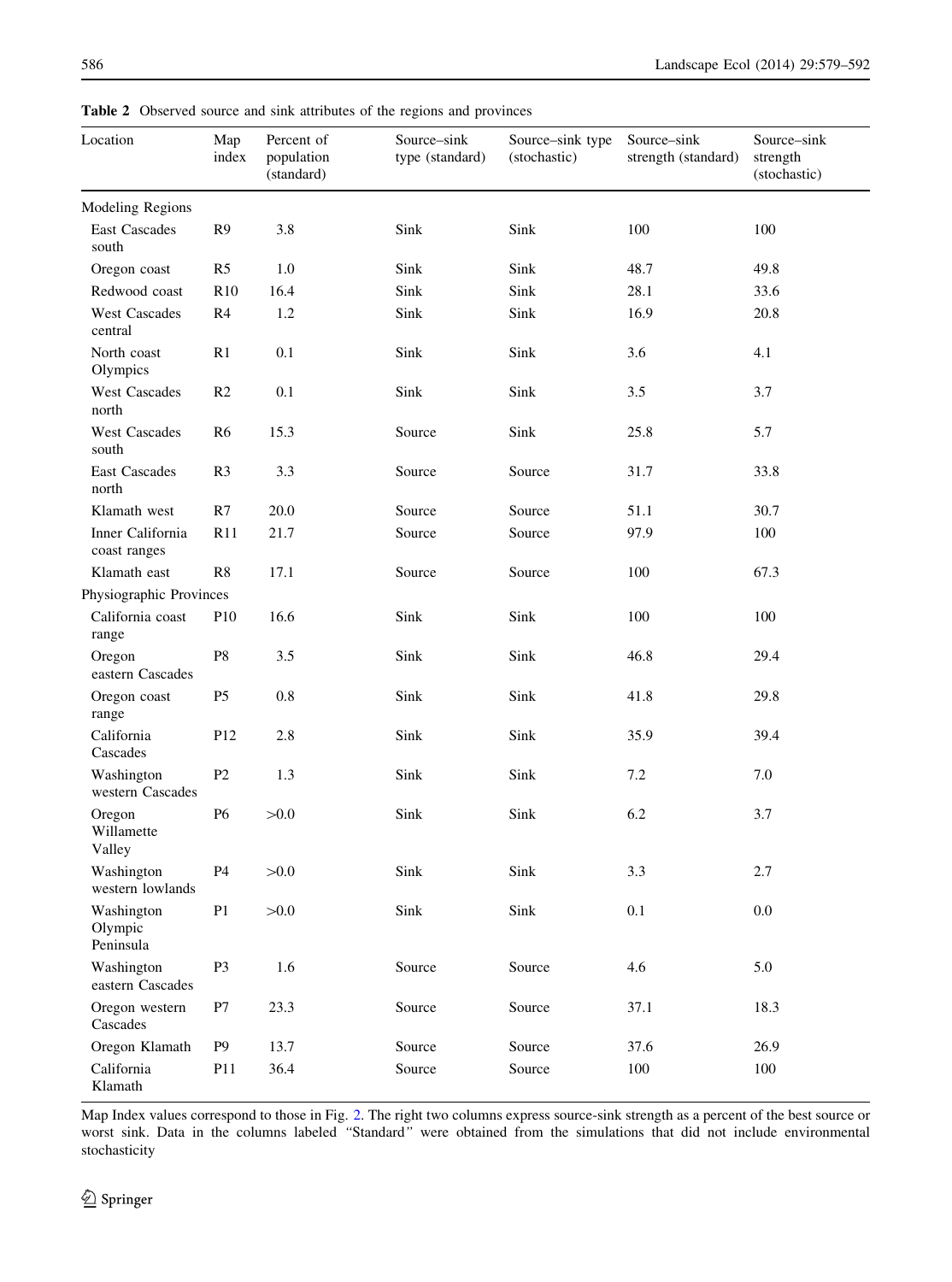<span id="page-8-0"></span>populations to increase beyond local carrying capacities, habitat and demographic limitations emerge within pseudo-sink populations, causing them the behave like sinks. Our methodology does not specifically identify pseudo-sinks (though this could be done by generating output matrices for snapshots in time, which the model permits).

We used two simple linear regressions to examine how effectively habitat quality predicted the observed source-sink properties. For each region and province, we calculated the mean habitat suitability (RHS) of its hexagons and recorded the source-sink strength as a percentage of the worst sink  $(-100 \text{ to } 0)$  or best source (0 to 100). Both regression analyses revealed nonsignificant relationships between habitat suitability and source-sink strength  $(r^2 = 0.18, F = 1.98,$  $P = 0.19$  for modeling regions;  $r^2 = 0.14$ ,  $F = 1.57$ ,  $P = 0.24$  for provinces). These weak relationships reflect multiple complicating factors including habitat fragmentation, intraspecific exploitative competition, the impact of BOs on NSO survival, strict NSO site fidelity, and mechanistic movement behavior. Recall that our source-sink properties emerge from interactions between individuals and the landscape. This contrasts with traditional models in which landscape source-sink properties are stipulated in advance (based on habitat quality), and used explicitly to guide the redistribution of individuals.

Net Flux between modeling regions was greatest from the Klamath East to East Cascades south modeling regions (Table [3\)](#page-9-0), and between the California Klamath and California Coast Range physiographic provinces. Net Flux was strongly correlated with  $\Delta\lambda$ , but the impact of severing  $Flux(A \rightarrow B)$ versus  $Flux(B \rightarrow A)$  varied considerably (Table [3](#page-9-0)), indicating that the flux in a specific direction was sometimes particularly important to the population. In an evaluation of the simulations performed without environmental stochasticity, we found that in the regions and provinces respectively, 79 and 85 % of the variation in  $\Delta\lambda$  was explained by Net Flux (based on the entire data set, not the subset displayed in Table [3](#page-9-0)). The addition of environmental stochasticity had little impact on Net Flux or  $\Delta\lambda$ .

The worst sink regions were R5 and R9, and the best source regions were R8 and R11. R9 and R5 were also the recipients of the two largest Net Flux values, and neither made a net contribution to any other modeling region. R11 and R8 both contributed



Fig. 2 A graphical presentation of the relative source and sink values displayed in Table [2](#page-7-0). The larger symbols denote sources or sinks that exceeded 50 % of the maximum observed value. The  $R$  and  $P$  values correspond to the Map Index column in Table [2](#page-7-0). These results are from simulations that did not include environmental stochasticity

substantially to other regions. R11 supported three regions to the north, and its flux to R7 was the third largest overall. R8 supported R6 and R9, with the Net Flux to R9 being the largest observed. R8's capacity to export NSOs was apparently buoyed by it also being a net importer from both R7 and R11. A similar pattern emerged from the physiographic provinces. P10 and P8, the worst two observed sinks, were the recipients of the largest Net Fluxes of NSOs, and neither was a significant net exporter. P11 and P9, the two best sources, both exported NSOs to their neighboring provinces. The three best source modeling regions, R11, R8, and R7, were also responsible for the largest observed Net Flux values. In fact, every substantially positive Net Flux of NSOs (stratified both by regions and provinces) emanated from a demographic source.

Our results reveal two principal zones of simulated NSO productivity (Fig. [3\)](#page-10-0). The largest net landscapescale flux originates in the California Klamath, and it distributes NSOs primarily into the California coast range and the California cascades (Fig. [3,](#page-10-0) bottom oval).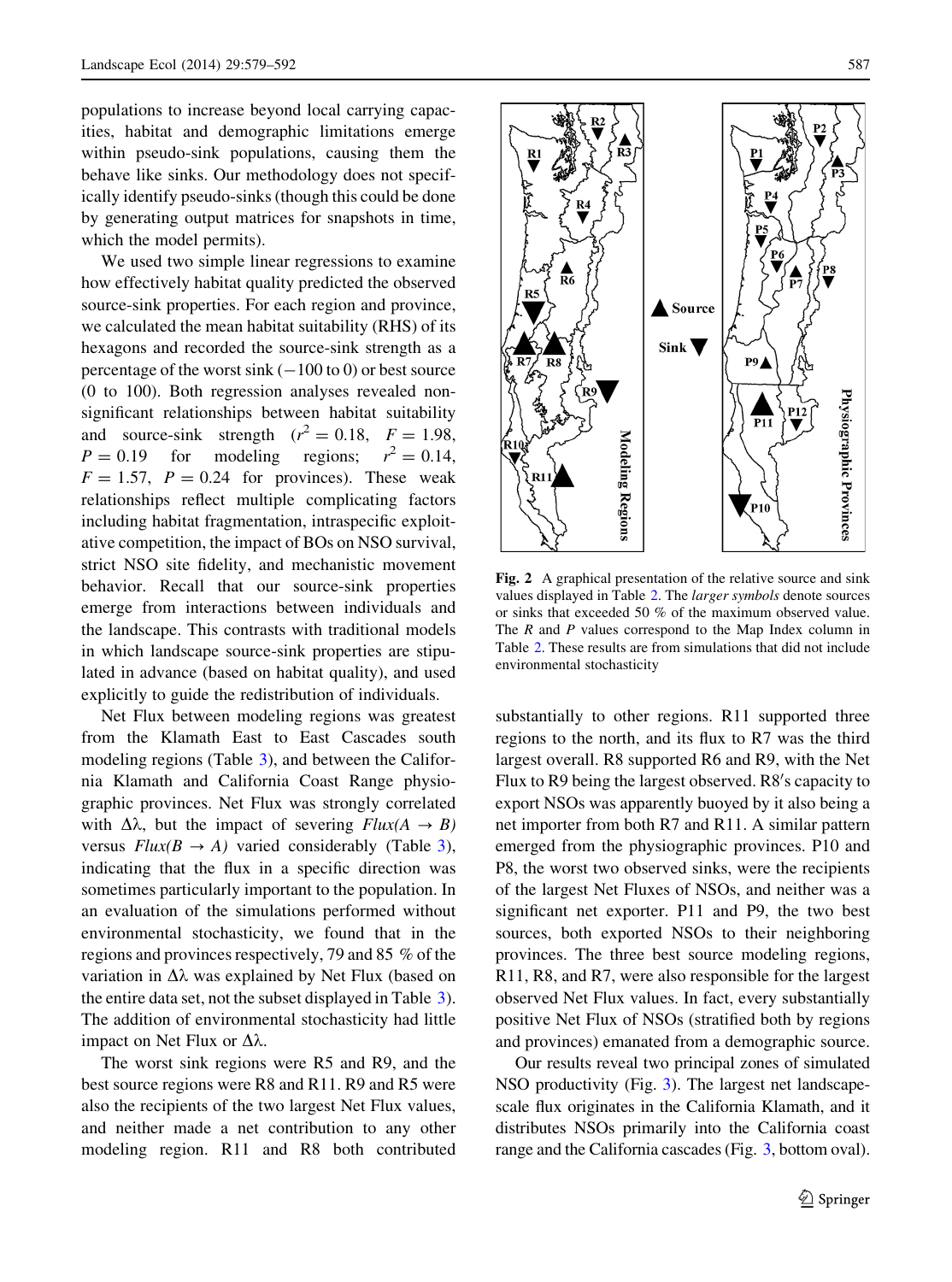| Starting region               | Ending region           | $%$ Net flux<br>(standard) | $%$ Net flux<br>(stochastic) | Δλ <sup>R</sup><br>(standard) | $\Delta \lambda^R$ (stochastic) |
|-------------------------------|-------------------------|----------------------------|------------------------------|-------------------------------|---------------------------------|
| <b>Modeling Regions</b>       |                         |                            |                              |                               |                                 |
| Klamath east                  | East Cascades south     | 100                        | 100                          | $85.1$ [-100]                 | $74.7$ [ $-100$ ]               |
| Klamath west                  | Oregon coast            | 49.5                       | 49.2                         | $45.9$ [-54.4]                | $39.7$ [-50.5]                  |
| Inner California coast ranges | Klamath west            | 44.4                       | 71.6                         | $28.3$ [-21.0]                | 41.2 $[-31.0]$                  |
| Klamath west                  | Redwood coast           | 36.2                       | 43.6                         | $3.9$ [-4.5]                  | $-2.9$ [3.1]                    |
| Klamath east                  | West Cascades south     | 36.0                       | 42.5                         | $27.4$ [-44.7]                | $31.3$ [-52.4]                  |
| Inner California coast ranges | East Cascades south     | 30.4                       | 32.8                         | $22.4$ [-14.2]                | $21.6$ [-14.6]                  |
| West Cascades south           | Oregon coast            | 28.7                       | 24.5                         | $8.6$ [-1.4]                  | $5.4[-0.9]$                     |
| West Cascades south           | East Cascades south     | 27.8                       | 13.4                         | $24.4$ [-19.5]                | $12.1$ [-10.4]                  |
| East Cascades north           | West Cascades central   | 21.8                       | 25.4                         | $20.9$ [ $-36.8$ ]            | $21.9$ [ $-30.1$ ]              |
| Inner California coast ranges | Klamath east            | 19.7                       | 28.3                         | $18.4$ [-15.2]                | $24.2$ [-20.8]                  |
| Klamath west                  | Klamath east            | 12.7                       | 21.8                         | $19.1$ [-19.5]                | $24.9$ [-28.9]                  |
| East Cascades north           | West Cascades south     | 4.7                        | 14.4                         | $-26.4$ [1.8]                 | $55.0$ [-2.4]                   |
| Physiographic Provinces       |                         |                            |                              |                               |                                 |
| California Klamath            | California coast range  | 100                        | 100                          | 47.4 $[-100]$                 | 45.2 $[-100]$                   |
| Oregon western Cascades       | Oregon eastern Cascades | 52.9                       | 34.2                         | $18.6$ [-37.6]                | $11.2$ [-25.7]                  |
| Oregon Klamath                | Oregon western Cascades | 35.0                       | 29.4                         | $14.7$ [-18.1]                | $11.3$ [-15.4]                  |
| Oregon western Cascades       | Oregon coast range      | 22.9                       | 15.3                         | 4.1 $[-0.9]$                  | $2.4$ [-0.6]                    |
| California Klamath            | California Cascades     | 22.2                       | 25.9                         | $12.6$ [ $-27.0$ ]            | $12.8$ [-26.3]                  |
| Oregon Klamath                | Oregon coast range      | 19.2                       | 14.7                         | $10.2$ [-10.4]                | $7.2$ [ $-7.7$ ]                |
| California Klamath            | Oregon Klamath          | 8.0                        | 11.2                         | $6.6[-8.8]$                   | $6.4$ [-10.3]                   |
|                               |                         |                            |                              |                               |                                 |

<span id="page-9-0"></span>**Table 3** Net Flux and  $\Delta \lambda^R$  for the regions and provinces exhibiting a Net Flux of at least 10 % of the maximum observed value

The Net Flux and  $\Delta\lambda^R$  values are expressed as a percent of the maximum absolute (either positive or negative) observed value. The  $\Delta\lambda^R$  values for the flux in the opposite direction are shown in brackets. Negative  $\Delta\lambda^R$  values result from matrix manipulations that decrease  $\lambda$  (e.g. trapping individuals in a sink). Data in the columns labeled "Standard" were obtained from the simulations that did not include environmental stochasticity

The second principal net flux begins in the Oregon Klamath, and it extends to the north, moving NSOs into the Oregon coast range and the Oregon cascades. While these results are not surprising, there would be no way to draw such conclusions from the traditional products of spatially explicit population models, such as the population trends displayed in Fig. [1](#page-5-0).

Our estimates of source-sink properties and Net Flux can be used to construct a summary graph (Fig. [4](#page-11-0)). Range-wide, one-third of the NSO population is living in demographic sinks, some of which appear more dependent on sources than others. The California and eastern Oregon Cascades, for example support roughly equal fractions of the simulated population. Yet the eastern Oregon Cascades absorb many more simulated NSOs, suggesting this region could at present be a net liability. The Klamath region appears the most critical to population stability overall (Fig. [4](#page-11-0)).

#### **Discussion**

Individual-based models are commonly used to develop population viability analyses (PVA) for species conservation efforts. But estimates of future population size or probabilities of extinction—the typical products of a PVA model—cannot reveal what role specific landscape locations play in promoting species viability. This study of NSO population dynamics shows how additional insights can be obtained from such a model. We used a detailed spatially-explicit IBM to generate location-stratified matrices, and used the matrices to evaluate species– landscape interactions. Our analysis illustrated how demographic sources and sinks were distributed spatially, how this distribution drove immigration and emigration rates, and how altering these rates could have impacts range-wide. We replicated our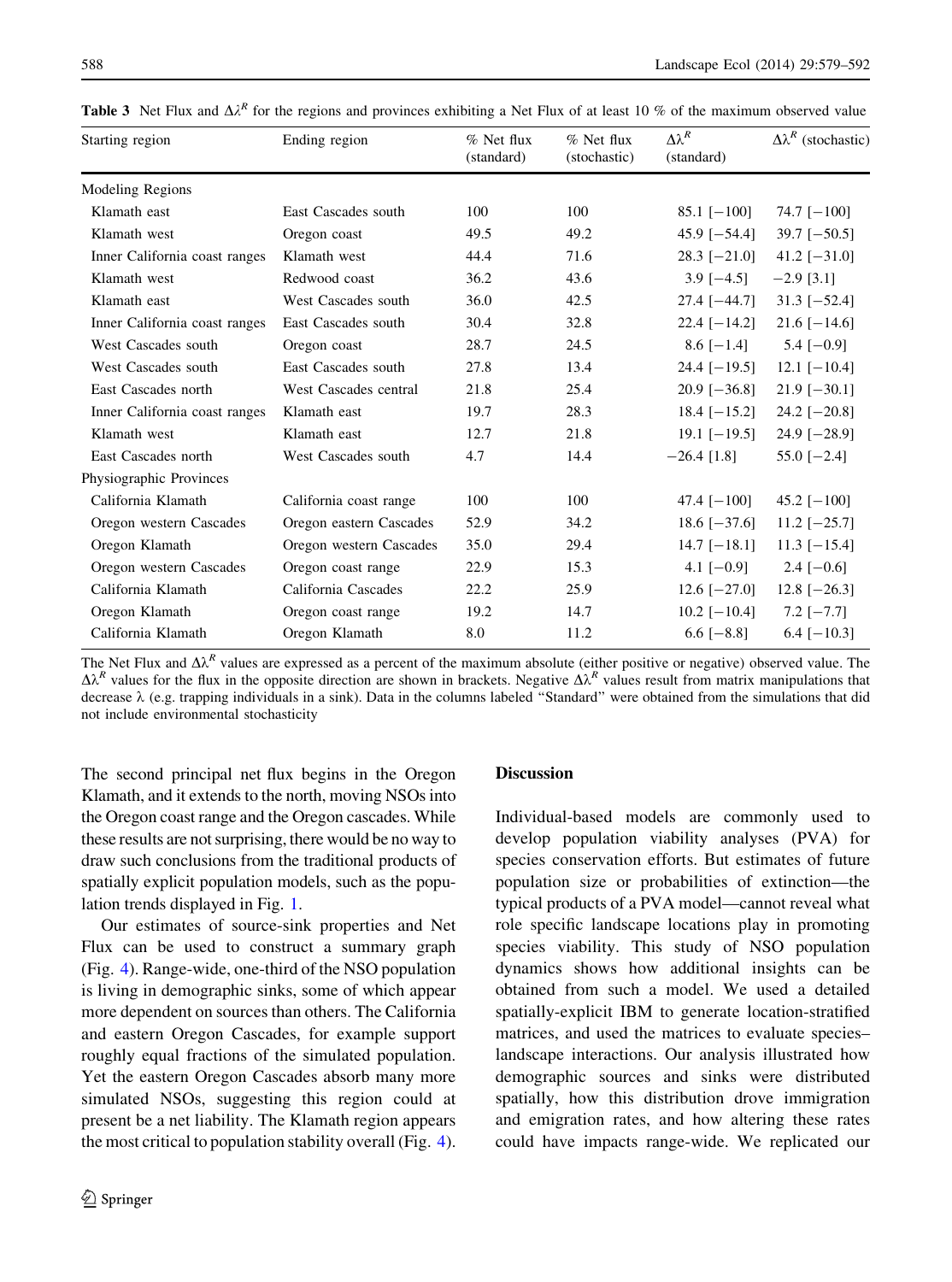<span id="page-10-0"></span>

Fig. 3 A graphical representation of the Net Flux values listed in Table [3.](#page-9-0) The largest fluxes are displayed in black, intermediate values are shown in gray, and the smallest Net Flux values are shown in white. The arrows point in the direction of the flux. Two principle patterns of NSO flux that emerge from the simulations are most evident when resolved by the physiographic provinces (see gray ovals), but are also apparent within the regions. These results are from simulations that did not include environmental stochasticity

analysis using simulations incorporating environmental stochasticity, and by doing so were able to demonstrate that our results appear robust to model uncertainty. We drew our conclusions from simulations run within a static landscape, but our methodology could be employed, unchanged, in a dynamic environment.

We know from theory that it is critical to protect demographic sources, and that it can also be important to preserve or even improve some demographic sinks. Jacobi and Jonsson ([2011\)](#page-12-0) reinforced this point when they concluded that ''the sites that act as both donor and recipient simultaneously are most important for the persistence of the population''. Our results (Fig. [4\)](#page-11-0) lend additional support to this principle, though we make an added distinction between flux and Net Flux. Our methods can be used to illustrate how sources and sinks are arrayed across a landscape, and can do so at multiple spatial scales simultaneously. And these

estimates of source-sink behavior emerge as the product of ecologically-meaningful mechanisms that are built into the simulation model—they are not inferences based principally upon habitat pattern and dispersal kernels.

At steady-state, large Net Flux values suggest a dependency of one location upon another, and the population-wide significance of these relationships is reinforced by high correlations between Net Flux and  $\Delta\lambda$ . By locating dominant Net Flux values within the landscape (Fig. 3) we were able to identify two principle zones of spotted owl productivity. These maps could be used to infer how local management decisions could have range-wide consequences. For example, our results suggest that specific source (R7, R8, R11) and sink (R5 & R9) regions (Fig. 3) may be particularly important areas to target for habitat protection and restoration, respectively. Likewise, this analysis indicates that future landscape changes limiting dispersal between the Klamath and Inner California Coast Ranges might be more consequential for NSOs than analogous disturbances affecting movement between the Klamath and Redwood Coast (Fig. [4](#page-11-0)). The modeling regions and physiographic provinces are quite large, and additional analysis making use of multiple fine-grained sampling schemes would need to be performed before any actual management recommendations could be defended.

# **Conclusions**

When habitat size and quality are poor predictors of population performance, complex source-sink dynamics are the likely culprit. The existence of complex source-sink dynamics may be more the rule than the exception, particularly for species of conservation concern. A theoretical foundation for understanding the landscape-scale implications of source-sink dynamics was constructed by Pulliam [\(1988](#page-12-0)). But it has proven difficult to develop methods that connect this theoretical work to the practical conservation applications that would surely benefit from it (Liu et al. [2011\)](#page-12-0). Here, we have attempted to bridge this gap using the NSO as a case study, but have developed methodology that is broadly applicable to many species and landscapes. Importantly, our approach can reveal movement patterns and source-sink structures at multiple spatial scales without compromising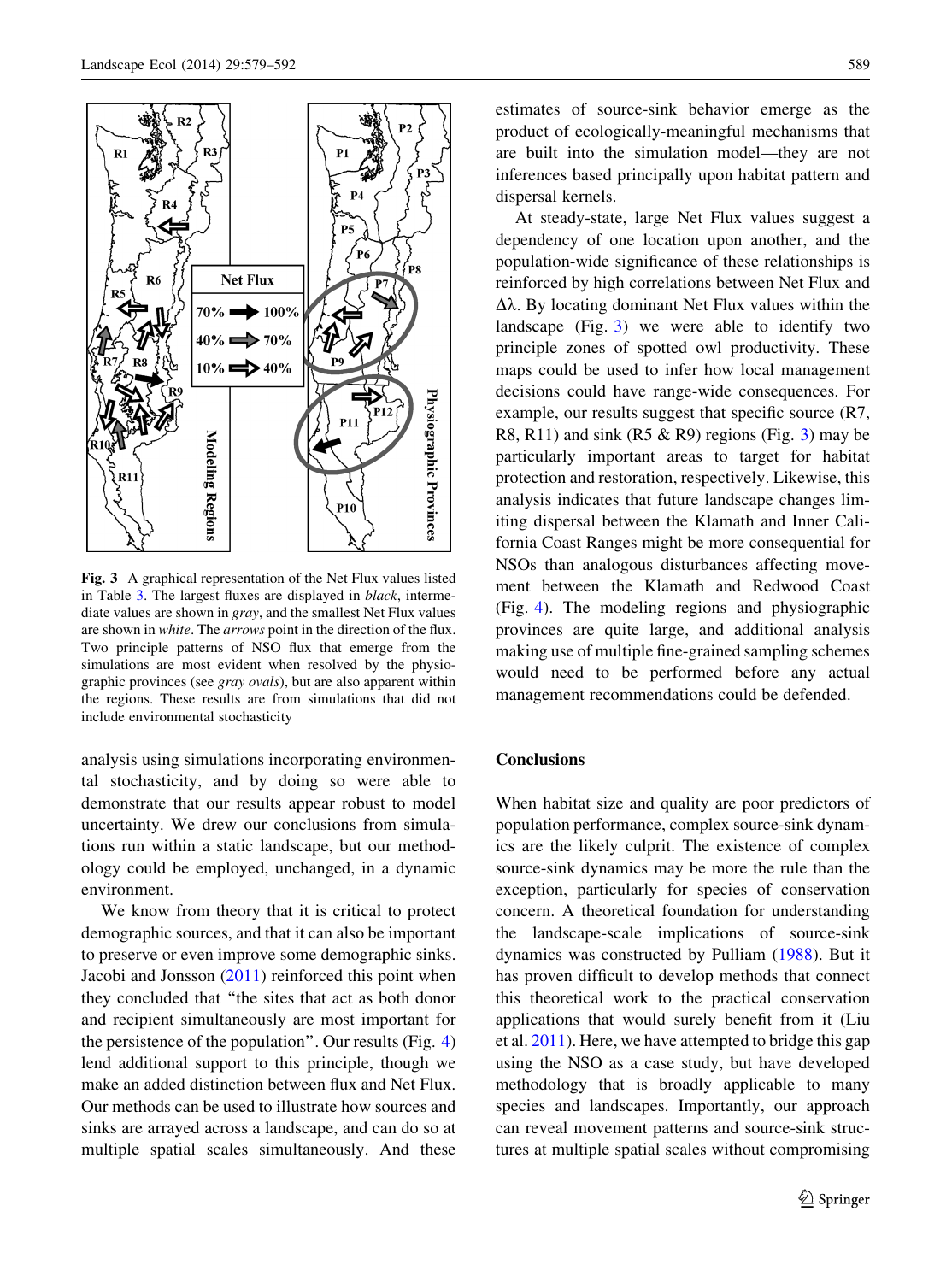<span id="page-11-0"></span>

Fig. 4 A schematic of important source-sink interdependencies, inferred qualitatively from the information in Tables [2](#page-7-0) and [3](#page-9-0). The arrows show the most important positive Net Fluxes, with the *thicker lines* indicating larger values. Sinks are displayed in gray, and sources in white. Mean occupancy,

the ecological sophistication of the model system. This complements other popular methodologies (Minor and Urban [2007;](#page-12-0) Phillips et al. [2008;](#page-12-0) Moilanen [2011](#page-12-0); Rayfield et al. [2011](#page-12-0); Carroll et al. [2012\)](#page-12-0), which more precisely address connectivity, but at a cost to realism.

Our location-stratified projection matrix models are compact and easy to understand, and their derivation from the biologically realistic IBM imbues them with conservation relevance. Matrix models have the added advantage of being simple and familiar, and they facilitate rapid experimentation. Our manipulation of the rate-based matrices for the purpose of obtaining  $\Delta\lambda s$  serves as an example. While the IBM itself could have been used to quantify the range-wide population responses to changes in connectivity, setting up and running all of the simulations necessary to make independent assessments for every pair of modeling regions and physiographic provinces would be a daunting task. Performing the equivalent analysis using the projection matrix model is straightforward and efficient.

The approach described here unifies source-sink and landscape connectivity analyses, and does so without imposing methodological constraints on biological realism. Our results illustrate how individual sources and sinks interact to form networks, and they quantify the population-wide consequences of smallscale modifications to habitat connectivity. Our methodology will also help illustrate why simple

corresponding to specific modeling regions, is shown at the bottom of each box as a percent of the total simulated population size. The Oregon Coast (R5) percent occupancy is low as this region does not extend north to the state boundary

measures of habitat quality often turn out to be poor predictors of population performance. Extensions of this work could incorporate dynamic habitat maps depicting future land use, climate change effects, or other disturbance regimes.

Acknowledgments Our NSO simulation model could not have been developed without the invaluable assistance generously provided by Robert Anthony, Katie Dugger, Paul Henson, Brendon White, and Betsy Glenn. We are indebted to Robert Schooley, Barry Noon, and an anonymous reviewer for many detailed suggestions that greatly improved the manuscript. This work was supported in part by USFWS Agreements 134250BJ151 and F12AC01135 to JRD, and grants RC-1541 and RC-2120 to JL from the Strategic Environmental Research and Development Program. The information in this document has been funded in part by the U.S. Environmental Protection Agency. It has been subjected to review by the National Health and Environmental Effects Research Laboratory's Western Ecology Division and approved for publication. Approval does not signify that the contents reflect the views of the Agency, nor does mention of trade names or commercial products constitute endorsement or recommendation for use.

### References

- Baguette M, Van Dyck H (2007) Landscape connectivity and animal behavior: functional grain as a key determinant for dispersal. Landscape Ecol 22:1117–1129
- Bunn AG, Urban DL, Keitt TH (2000) Landscape connectivity: a conservation application of graph theory. J Environ Manage 59:265–278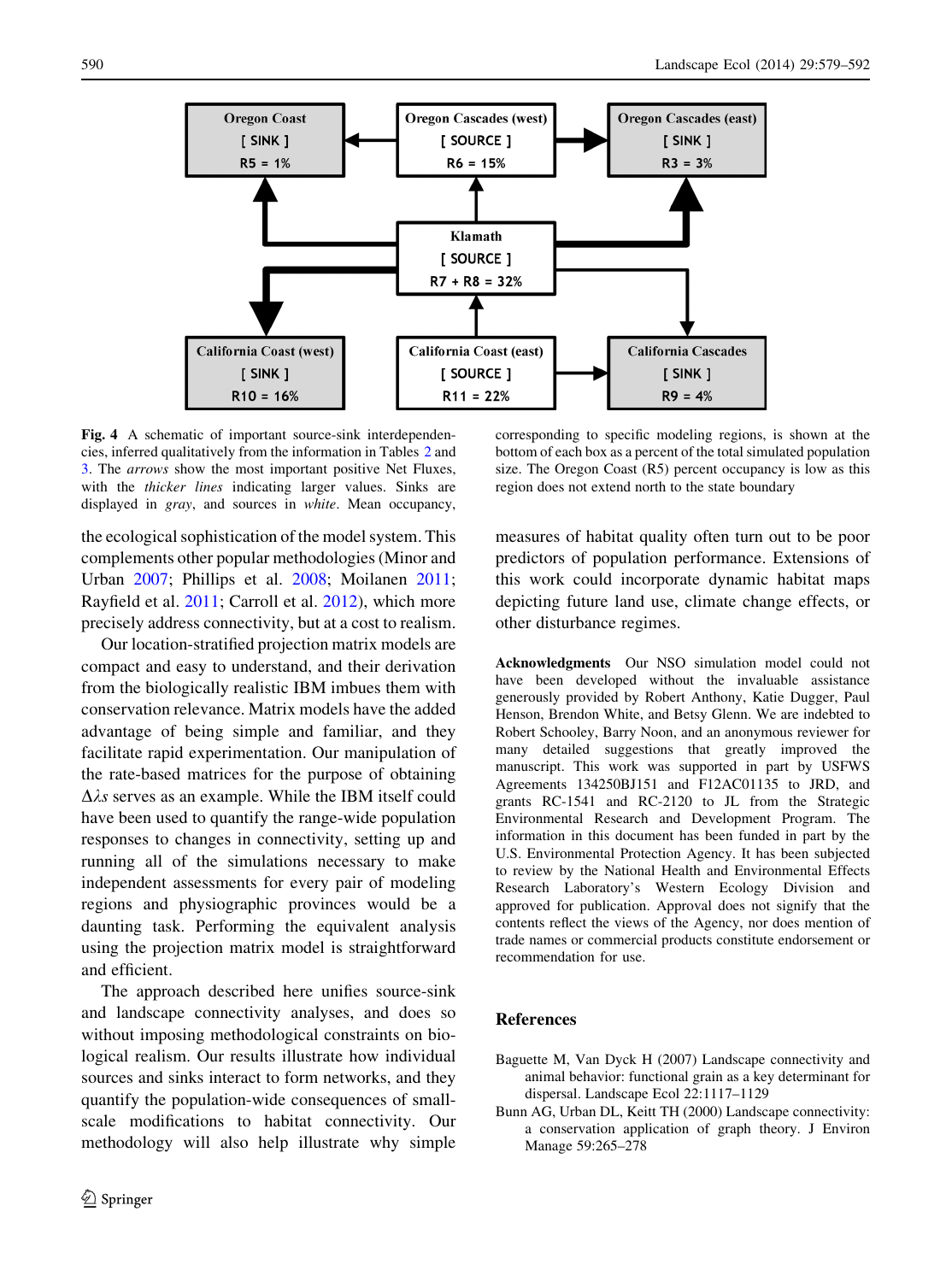- <span id="page-12-0"></span>Carroll C, McRae B, Brookes A (2012) Use of linkage mapping and centrality analysis across habitat gradients to conserve connectivity of gray wolf populations in western north America. Conserv Biol 26:78–87
- Courtney SP, Blakesley JA, Bigley RE, Cody ML, Dumacher JP, Fleischer RC, Franklin AB, Franklin JF, Gutiérrez RJ, Marzluff JM, Sztukowski L (2004) Scientific evaluation of the status of the northern spotted owl. Sustainable Ecosystems Institute, Portland
- Dias P (1996) Sources and sinks in population biology. Tree 11:326–330
- Dugger KM, Anthony RG, Andrews LS (2011) Transient dynamics of invasive competition: barred owls, spotted owls, habitat, and the demons of competition present. Ecol Appl 21:2459–2468
- Ferraz G, Nichols JD, Hines JE, Stouffer PC, Bierregaard RO, Lovejoy TE (2007) A large-scale deforestation experiment: effects of patch area and isolation on Amazon birds. Science 315:238–241
- Forsman ED, Anthony RG, Reid JA, Loschl PJ, Sovern SG, Taylor M, Biswell BL, Ellingson A, Meslow EC, Miller GS, Swindle KA, Thrailkill JA, Wagner FF, Seaman DE (2002) Natal and breeding dispersal of northern spotted owls. Wildl Monogr 149:1–35
- Forsman ED, Anthony RG, Dugger KM, Glenn EM, Franklin AB, White GC, Schwarz CJ, Burnham KP, Anderson DR, Nichols JD, Hines JE, Lint JB, Davis RJ, Ackers SH, Andrews LS, Biswell BL, Carlson PC, Diller LV, Gremel SA, Herter DR, Higley JM, Horn RB, Reid JA, Rockweit J, Schaberl J, Snetsinger TJ, Sovern SG (2011) Population demography of northern spotted owls. Studies in Avian Biology. Cooper Ornithological Society. University of California Press, Berkeley
- Franklin AB, Burnham KP, White GC, Anthony RG, Forsman ED, Schwarz CJ, Nichols JD, Hines JE (1999) Range-wide status and trends in Northern Spotted Owl populations. U.S Fish and Wildlife Service, Portland
- Goodwin B (2003) Is landscape connectivity a dependent or independent variable? Landscape Ecol 18:687–699
- Gutiérrez RJ, Franklin AB, LaHaye WS (1995) Spotted Owl (Strix occidentalis). In: Poole A, Gill F (eds) The birds of north America No 179: life histories for the 21st century. The Philadelphia Academy of Sciences and The American Ornithologists' Union, Washington, pp 247–257
- Hansen A (2011) Contribution of source-sink theory to protected area science. In: Liu J, Hull V, Morzillo AT, Wiens JA (eds) Sources, Sinks and Sustainability. Cambridge University Press, Cambridge, pp 339–360
- Heinrichs JA, Bender DJ, Gummer DL, Schumaker NH (2010) Assessing critical habitat: evaluating the relative contribution of habitats to population persistence. Biol Conserv 143:2229–2237
- Hudgens BR, Morris WF, Haddad NM, Fields WR, Wilson JW, Kuefler D, Jobe T (2012) How complex do models need to be to predict dispersal of threatened species through matrix habitats? Ecol Appl 22:1701–1710
- Jacobi MN, Jonsson PR (2011) Optimal networks of nature reserves can be found through eigenvalue perturbation theory of the connectivity matrix. Ecol Appl 21: 1861–1870
- Koh I, Rowe HI, Holland JD (2013) Graph and circuit theory connectivity models of conservation biological control agents. Ecol Appl 23:1554–1573
- Kool J, Moilanen A, Treml EA (2013) Population connectivity: recent advances and new perspectives. Landscape Ecol 28:165–185
- Liu J, Hull V, Morzillo AT, Wiens JA (eds) (2011) Sources, Sinks and Sustainability. Cambridge University Press, Cambridge
- Marcot BG, Raphael MG, Schumaker NH, Galleher B (2013) How big and how close? Habitat patch size and spacing to conserve a threatened species. Nat Resour Model 26:194–214
- McKelvey K, Noon BR, Lamberson RH (1993) Conservation planning for species occupying fragmented landscapes: The case of the northern spotted owl. In: Karevia PM, Kingsolver JG, Huey RB (eds) Biotic interactions and global change. Sinauer, Sunderland, pp 424–450
- McRae BH, Dickson BG, Keitt TH, Shah VB (2008) Using circuit theory to model connectivity in ecology, evolution, and conservation. Ecology 89:2712–2724
- Minor ES, Urban DL (2007) Graph theory as a proxy for spatially explicit population models in conservation planning. Ecol Appl 17:1771–1782
- Minor ES, McDonald RI, Treml EA, Urban DL (2008) Uncertainty in spatially explicit population models. Biol Conserv 141:956–970
- Moilanen A (2011) On the limitations of graph-theoretic connectivity in spatial ecology and conservation. J Appl Ecol 48:1543–1547
- Murphy DD, Noon BR (1992) Integrating scientific methods with habitat conservation planning: reserve design for northern spotted owls. Ecol Appl 2:3–17
- Noon BR, McKelvey K (1996) Management of the spotted owl: a case history in conservation biology. Annu Rev Ecol Syst 27:135–162
- Nuñez TA, Lawler JJ, McRae BH, Pierce DJ, Krosby MB, Kavanagh DM, Singleton PH, Tewksbury JJ (2013) Connectivity planning to address climate change. Conserv Biol 27:407–416
- Phillips SJ, Dudik M (2008) Modeling of species distributions with Maxent: new extensions and a comprehensive evaluation. Ecography 31:161–175
- Phillips SJ, Williams P, Midgley G, Archer A (2008) Optimizing dispersal corridors for the Cape Proteaceae using network flow. Ecol Appl 18:1200–1211
- Pulliam RH (1988) Sources, sinks, and population regulation. Am Nat 132:652–661
- Rayfield B, Fortin MJ, Fall A (2011) Connectivity for conservation: a framework to classify network measures. Ecology 92:847–858
- Schilling JW (2009) Demography, home range, and habitat selection of northern spotted owls in the Ashland Watershed. MS Thesis, Oregon State University
- Schumaker NH (2013) HexSim Version 2.5. U.S. Environmental Protection Agency, Environmental Research Laboratory, Corvallis, Oregon, USA. [http://www.epa.gov/](http://www.epa.gov/hexsim) [hexsim](http://www.epa.gov/hexsim)
- Stronen AV, Schumaker NH, Forbes GJ, Paquet PC, Brook RK (2012) Landscape resistance to dispersal: simulating longterm effects of human disturbance on a small and isolated